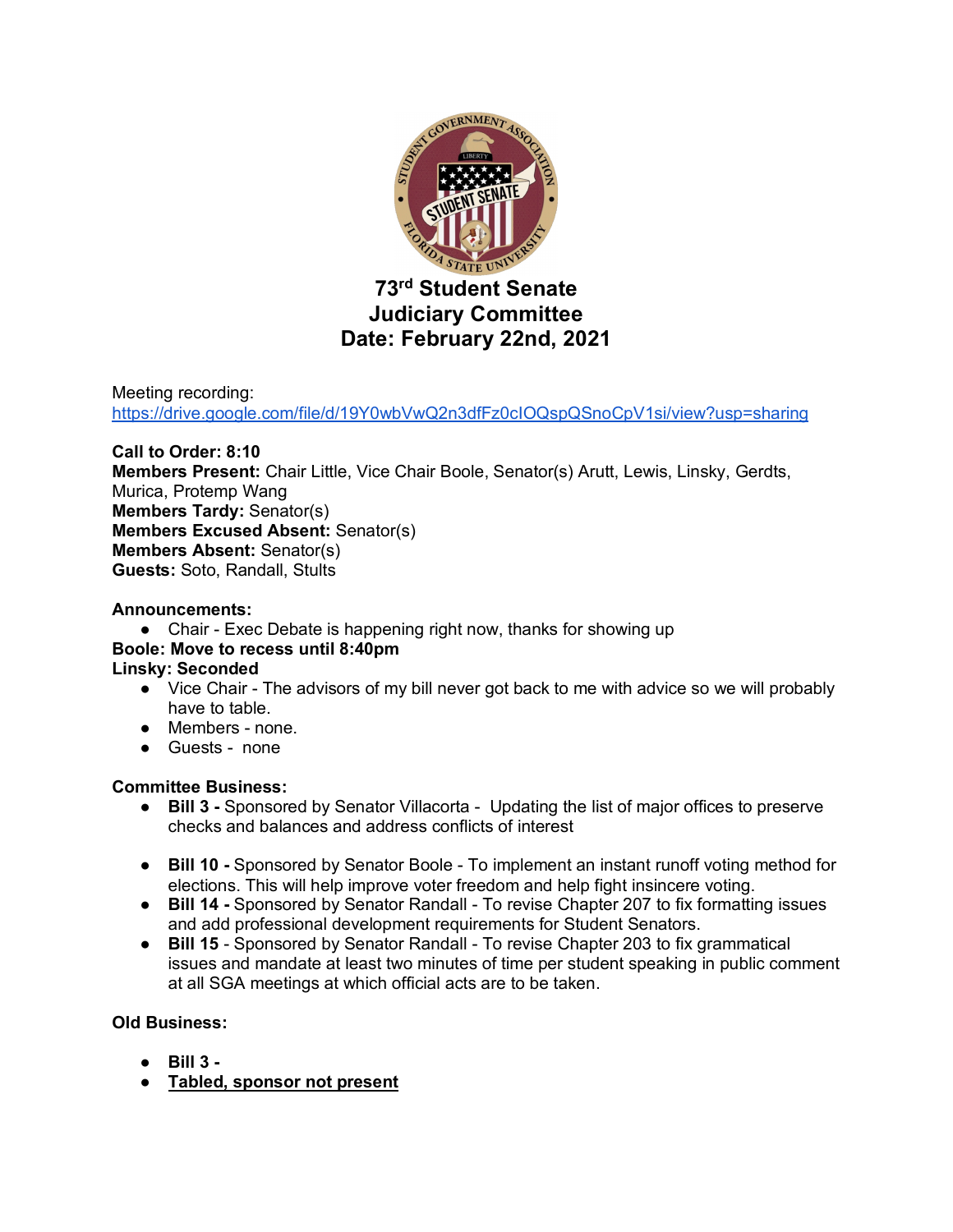- **Bill 10 -**.
- Opening Statement:
	- Boole: I sent it to bowden and it was then sent to williams who has yet to get back to me. If you haven't seen this bill before this bill seeks to make a ranked voting system for all fsu elections. Helps make voting more sincere.
- Technical non-debatable:
	- None
	- **Linsky: Move to enter round table**
	- **Lewis: Seconded**
- Round table:
	- $\circ$  Linsky: This is starting to seem like death by a thousand paper cuts. I was in favor of tabling it last week so that it could be spoken about to the advisors. The real question is this a system the SGA webmaster can implement? If this bill passes and then gets vetoed, that would give us more information. We have given an opportunity to round out those corners and so I am not in favor of tabling but I am in favor of passing.
	- **Murica: Move to call the question**
	- **Lewis: seconded**
- Closing:
	- Boole: If you have any questions let me know before Wednesday night.
- Vote:
	- **Y(Linsky, Arutt, Murica, Lewis, Boole) N (x) A (Wang)**
	- **Bill Passes**

#### **New Business:**

- **Bill 14 -**
- Opening Statement:
	- Randall: This bill would do two things. Formatting issues in chapter 207. The second thing is adding a specific statute to require the Protemp to record who is doing what training and requires people do two trainings.
- Technical non-debatable:
	- Boole: Does this bill broaden the original statues?
	- Randal: No, explains.
	- **Linsky: Move to enter round table**
	- **Lewis: Seconded**
- Round table:
	- Linsky: What was the changes that the bill add structurally?
	- Randall: None but you can amend it however you like.
	- Linsky: I have notice that a lot of statues have the issues that you fix formatting bill, I am in support of this bill.
	- Wang: I was told that there was things that were too difficult to require senators. to do and that there was some type of unconstitutionality
	- Randall: I think that you could change the statue to not require but recommend
	- $\circ$  Boole: I do not like requiring trainings but I think you said that could be amenable so Ill look for that as I take minutes.
	- Murcia: Coming from a psych background I think requiring training is not productive. It is unfortunate but I will be voting no.
	- Randall: This sponsor would look very favorably on amendment.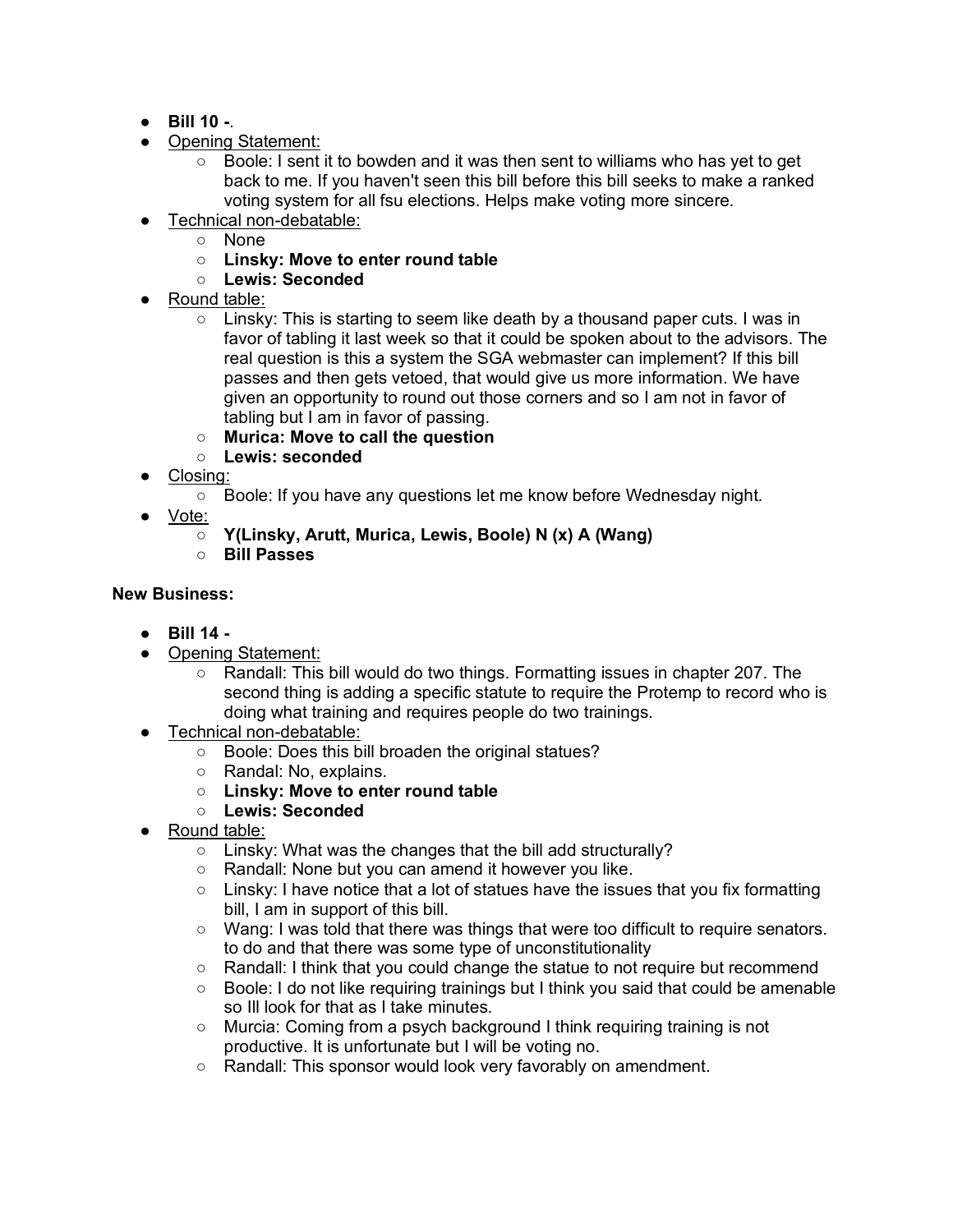- $\circ$  Linsky: there is an opt out clause in the mentor section of statues. Speaks about specific amendments, expresses concerns about providing the opt out clause making the statue superfluous.
- **Murica: Move to amend change 207.4(C)(a) change required to encouraged**
- **Change 207.5(A) change required to encouraged**
- **Boole: So Seconded**
- **No objections and the bill is so amended**
- $\circ$  Murcia: I believe that this bill now is great and I think that the trainings are great. I will be voting yes on this.
- Linsky: Proposes several amendments that were eventually withdrawn
- Wang: Advises specific amendment
- **Linsky: I Move 207.5(A)(1) "Shall inform new senators within one (1) month of their taking office of the dates and times of upcoming training workshops sponsored by the University or Student Government Association."**
- **Boole: So Seconded**
- **Found friendly no objections bill is so amended**
- **Murcia: Move to call the question**
- **Linsky: Seconded**
- Closing:
	- Randall: I appreciate you all looking over this legislation
- Vote:
	- **Y(Linsky, Murica, Lewis, Arutt, Boole) N (x) A (Wang)**
	- **Bill Passes**
- **Bill 15** -
- Opening Statement:
	- Randall: Talks about how bill helps change
- Technical non-debatable:
	- Murcia: This would make sure that more speaking time would be given to students?
	- Randall: No
	- Murcia: would this limit students to only two minutes?
	- Randall: No
	- **Linsky: Move to enter round table**
	- **Lewis: Seconded**
- Round table:
	- $\circ$  Boole: I think that this is great. In Robert's rules, the chair has the ability to allow the speaker to speak for as long as they see fit past the two minutes. This helps us be productive while also protecting the rights of our students.
	- Murcia: I am very much happy that students will not only be limited to two minutes. I am glad that the two minutes minimum is there.
	- $\circ$  Boole: It sounded to me as when you spoke that you thought this legislation would not put a limit but I think it allows the minimum to be lower.
	- Murcia: Can senator randall clarify?
	- Randall: Senator Murcia is absolutely correct. Senator Boole you are mistaken. We are changing it from a 5 minute aggregate to a 2 minute minimum per individual. Clause A says that If you want to place a limit you can with 2/3rds vote.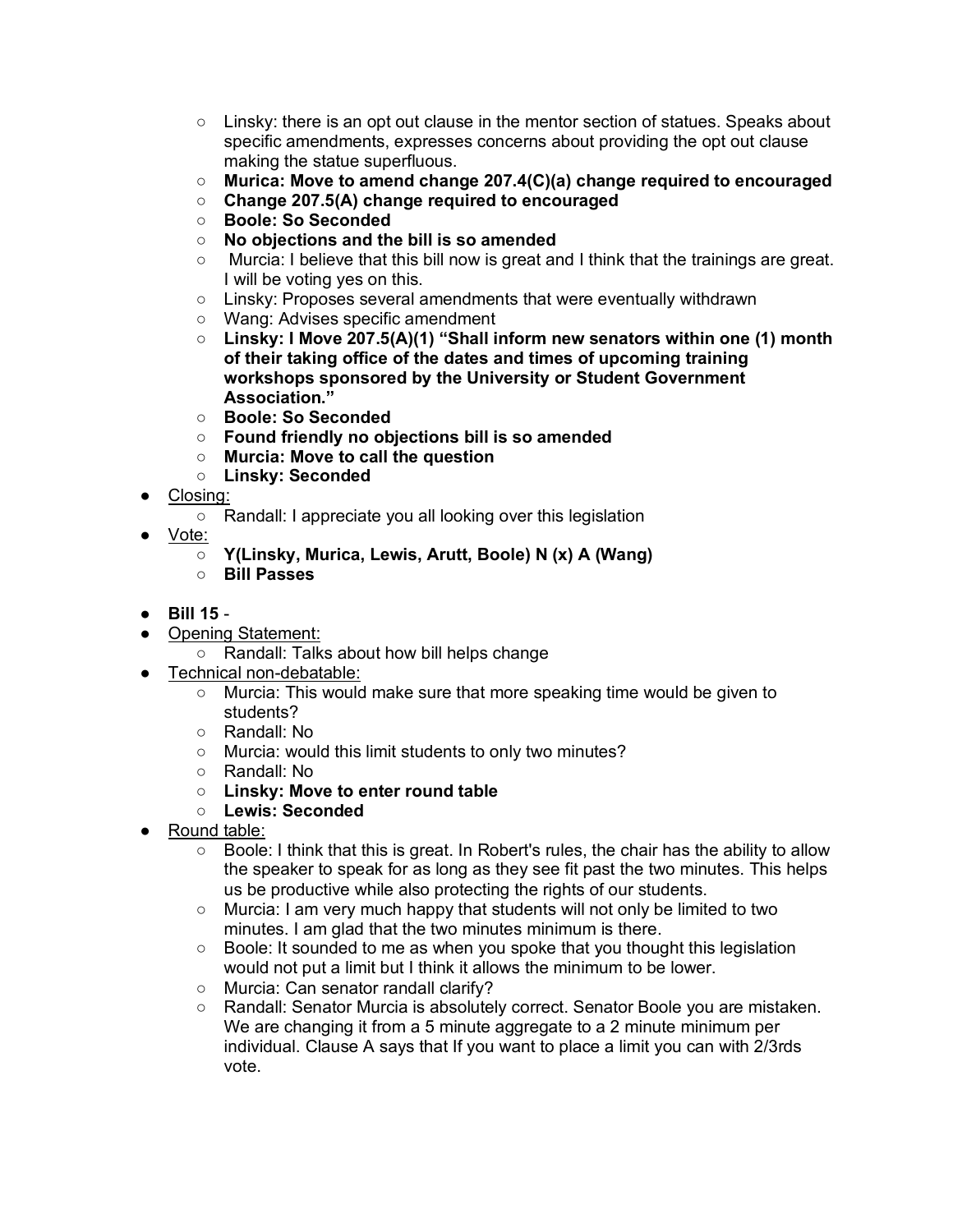- $\circ$  Boole: First of all I would like to say that section a is redundant because RR. I would wonder if the sponsor is amenable to allowing both a limit on the individual and to the aggregate.
- Linsky: I read this similarly to how the sponsor read this. I think this bill is great. I would wonder if we could change people to students.
- Randall: In our definitions a person is a student. To vice char Boole's point it allows the body to vote instead of the chair.
- Boole: I have been so enlightened, I was very confused. I do have my reservations about this. I was a sitting senator during the time in which the public comment went on for many many hours. It may be bad for decorum to allow for an infinite number of times. A small portion of the student body could shut down the senate. Without any laws to restrict we could be shut down.
- Randall: The words "per person" I thought would only extend to each individual and not to people being recognized multiple times.
- Boole: Often it is two minutes that people speak. So I can Imagine a meeting where people speak for 30 minutes and then the chair begins limiting to two minutes. And then you have 20 - 30 people that want to speak and it goes on for another hour. I know that the student body always likes to use the powers that they are given in statues to their fullest extent
- Murcia: I understand the concern, have sat through multiple meetings where all the time is given to student comments. But that means that they are passionate students about certain subjects. I would object to an amendment because I think that this piece of legislation is very well written.
- Boole: To that, I agree that the senate has often been a point of conflict with the student body. The meetings are not the only place in which the student body can voice their opinions. 5 committee meetings and one general body meeting a week 30 minutes each would be quite a lot of speech. And ultimately the general body meetings have a purpose and that is to cover the orders of the day, and pass legislations for the student body. Its very easy for a minority opinion to control what the senate does.
- Randall: This would apply to all SGA meetings
- Murica: I have been at exec meetings where the public comment is cut off at 5 minutes and there were people there to say something but they were cut off.
- Boole: I don't think that the correct response to a very harsh limitation of 5 minutes is to make no limitation. Maybe I am the only one who feels this way and I really do want to common ground, maybe I am being too cautious here. Its easy for things to get out of hand if there is not limit, so there should be some limit. Maybe not 30 minutes or maybe an hour. There should be a statutory ability for the chair to limit meetings.
- Linsky: Let's say I was having a meeting and I wanted to suppress public comment. I would have my buddies come in and talk until the aggregate. This helps make it harder to shill public comment. I like that there is a 2/3rd majority vote to change the speaking time. As we have seen at recent meetings that it might not be the best decision is to hammer away at the same point for a long duration. I will be voting yes.
- Boole: I have been swayed I will vote yes
- **Murcia: Move to call the question**
- **Linsky: So Seconded**
- Closing:
	- Randal: I really appreciate this statue change and I think that it is important that student speech is heard and recognized.